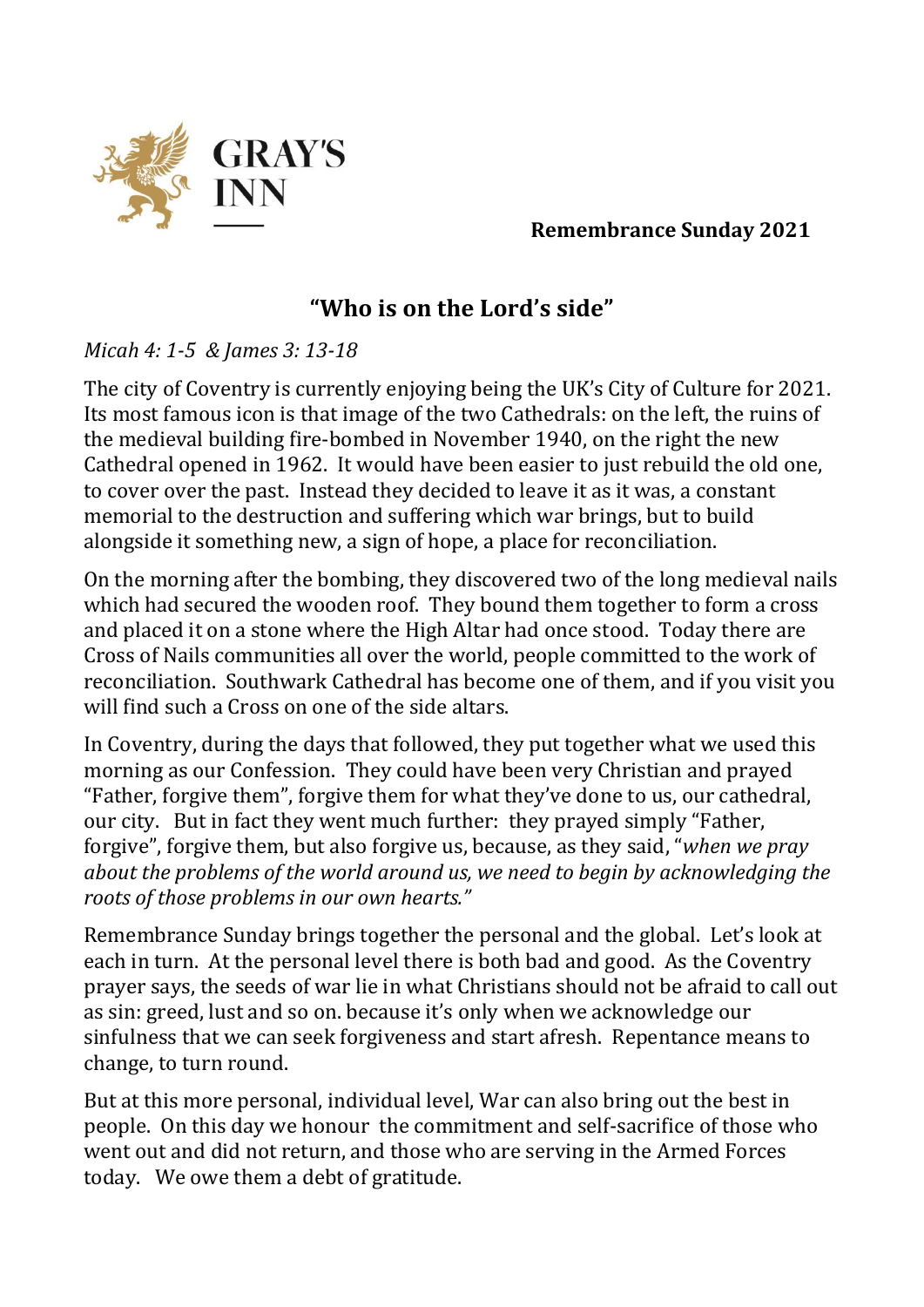And at the global level, again there is a mixed picture. The suffering and destruction which War brings originates in both fear and ambition. It can result from the fear of losing your land, your freedom, your values. It can also be the lust for other people's wealth and the desire to exercise your power over other people who you've come to hate. We Brits have a mixed history in all of this. For three centuries we parried with other Western European nations to dominate what we designated as the New World, there for the taking. We claimed that we were bringing civilisation, education and Christianity, and to some extent that is true. But at the same time we were exploiting much to our own advantage, including the trafficking of millions of people simply because they were black and so not really human.

Our activity today is equally two-sided. On the one hand we have armed forces which maintain the highest standards of behaviour and engagement. You can argue whether or not we should have been in Afghanistan, but you cannot deny that the British forces which served there did so with commitment, with selfsacrifice, with a real concern and respect for the local people, and nearly 500 of them paid the ultimate price. Their families still live with that every day. On the other hand, as a nation we continue to play a major part in the Arms Race, exporting eight billion pounds worth of armaments every year, and half of that to places which we list as "countries of concern" due to their involvement in conflict, corruption and human rights abuses. And we take very little interest in their end use: who cares if Saudi Arabia is bombing hospitals in the Yemen as long as we are making a profit?

That perhaps illustrates one of the issues which always arises on Remembrance Sunday: the difference between nationalism and patriotism. Is there any place for nationalism in a Christian act of worship? One of the revolutionary things which the Christian Church did in its early years was to leap over national and racial boundaries. It broke the connection between a particular group of people and one piece of land. It challenged the power of Empire and spoke instead of a new community build on reconciliation.

But if not nationalism, there can be a place for patriotism, but only for those things where we can be justly proud, proud of what we did in the past, and proud of what we are doing now to establish justice and peace in the world. We stood up for those things in 1939, and many people paid the ultimate sacrifice. Global Britain must be about more than signing Trade deals.

So, looking ahead, what should we do? I've already said that at a personal level we need to look at ourselves, about how we live, and maybe where we should be taking a stand rather than walking by on the other side. At the more national and global level, it's right in an institution like this to draw attention on this day to the need to defend international law. What came out of the First World War was the